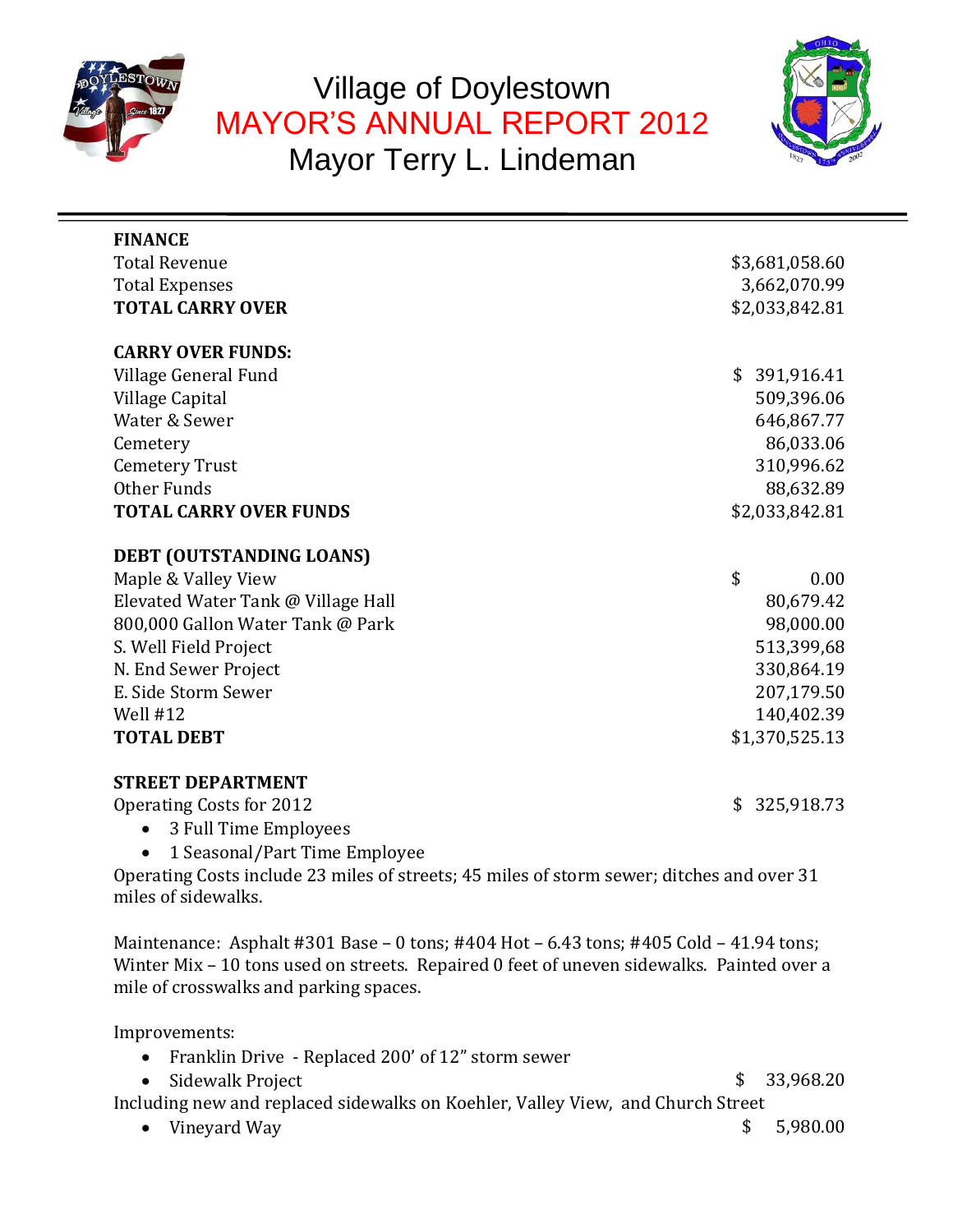| Including concrete street repair; repaired catch basin, curb and street                                                                                                                                                                                                                                                                                                                                                                                                                                                                                                          |                 |
|----------------------------------------------------------------------------------------------------------------------------------------------------------------------------------------------------------------------------------------------------------------------------------------------------------------------------------------------------------------------------------------------------------------------------------------------------------------------------------------------------------------------------------------------------------------------------------|-----------------|
| <b>Mosquito Spraying:</b><br>Purchased one (1) 50 Gallon Drum of Mosquito Mist<br>Sprayed 3 times - complaint basis only<br>Brush and Leaf Pick Up:<br>195 yards of brush picked up<br>$\bullet$<br>1,710 yards of leaves picked up<br>$\bullet$                                                                                                                                                                                                                                                                                                                                 |                 |
| <b>Winter Maintenance:</b><br>200 tons of road salt used in 2012<br>$\bullet$                                                                                                                                                                                                                                                                                                                                                                                                                                                                                                    |                 |
| New Equipment:<br>Plate Tamper                                                                                                                                                                                                                                                                                                                                                                                                                                                                                                                                                   | \$<br>2,204.47  |
| <b>PLANNING</b><br><b>Operating Costs for 2012</b>                                                                                                                                                                                                                                                                                                                                                                                                                                                                                                                               | \$<br>4,255.00  |
| ZONING AND BUILDING DEPARTMENT<br><b>Operating Costs 2012</b>                                                                                                                                                                                                                                                                                                                                                                                                                                                                                                                    | \$<br>16,599.04 |
| <b>RESIDENTIAL</b><br>3 New homes were built in the Village in 2012, with a construction cost of<br>$\bullet$<br>\$657,500.00<br>Total Construction costs within the Village which include new construction as well as<br>improvements were \$961,661.00<br>95 Permits were written<br>$\bullet$<br>33 Electrical Inspections<br>$\bullet$<br>39 Building Inspections<br>$\bullet$<br>14 Plumbing Inspections<br><b>Building Plans Reviewed</b><br>3<br>All Building Inspectors are certified Residential and Commercial with the Ohio and<br>International Code Council in 2012 |                 |
| <b>COMMERCIAL</b><br>New Signage at Crossroads Community Church                                                                                                                                                                                                                                                                                                                                                                                                                                                                                                                  |                 |
| <b>ECONOMIC DEVELOPMENT</b><br><b>Operating Costs for 2012</b><br>1 Part Time Employee                                                                                                                                                                                                                                                                                                                                                                                                                                                                                           | \$<br>14,698.00 |
| <b>PARKS</b><br><b>Operating Costs for 2012</b><br>1 Part Time Employee                                                                                                                                                                                                                                                                                                                                                                                                                                                                                                          | \$<br>65,074.00 |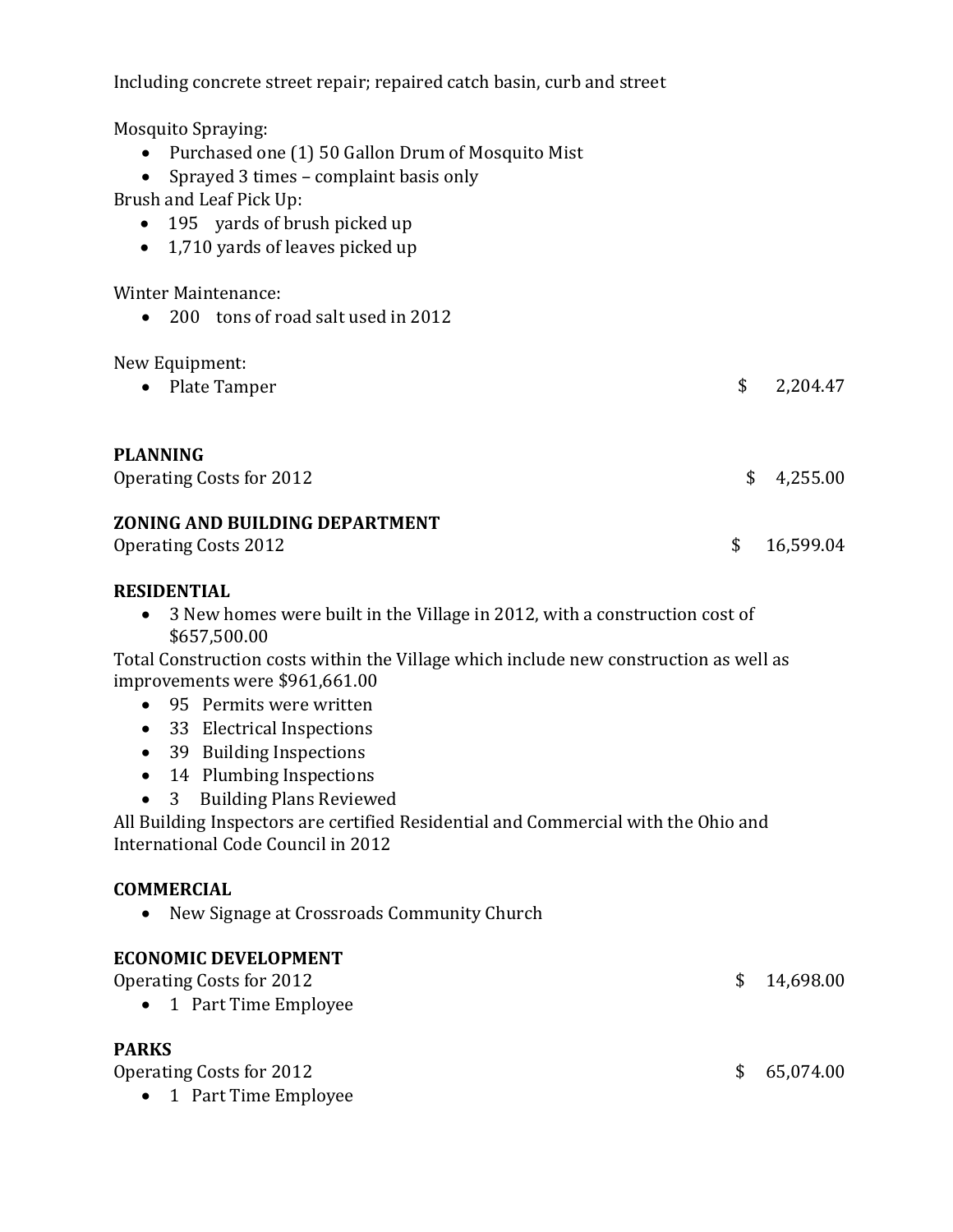The Parks Department maintains four (4) parks: Memorial, Gilcrest, Paridon, the Bandstand and all four corners of the square; as well as the Gene Daniel Community Center and the intersection of Gates Street and S.R. 585.

# **MEMORIAL PARK:**

- 47 Park Pavilion Rentals (paid)
- 60 Park Pavilion Rentals (free)

# **GENE DANIEL COMMUNITY CENTER:**

• 150 Rentals

Major improvements to the Parks include:

- Installed two (2) bleacher units
- Custom canopy for bandstand (\$2,485.00)
- Welding upgrade to bandstand including new handrail at NW corner (\$6,000.00)
- Park truck mechanical repairs, bodywork and bed liner (\$5,233.00)
- Replaced 3 steel doors at Parks Building (\$3,000.00)
- Repaired Merry-Go-Round (estimated to have been installed in late 1940's)
- Christmas at the Square 10 trees were displayed

# **RECREATION**

The Recreation Program runs all through the months of June and July. This program includes: Field trips, games and crafts for 2 different age groups.

- 147 Total registration for 6-9 year olds
- 55 Total registration for 10-13 year olds
- 202 TOTAL REGISTRATION
- 75 Village; 107 Township; 20 Non-Residents

#### **PERFORMING ARTS**

- 8 Performances scheduled
- 2362 Combined attendance
- 0 Rain Delays/Rain Outs

#### **SHADE TREE**

Operating Costs for 2012 3 9,302.19

- 3 Trees Planted
- 102 Trees Pruned
- 16 Trees Removed
- 935 Trees Planted within the last 16 years

#### **COMMITTEE ON AGING**

Operating Costs for 2012 3 768.29

• Health Fair was held on June 8<sup>th</sup> with over 100 in attendance and 30 Vendors

This event is held at Chippewa High School and is co-sponsored by the Village of Doylestown, Doylestown Health Care, and the Post Newspapers.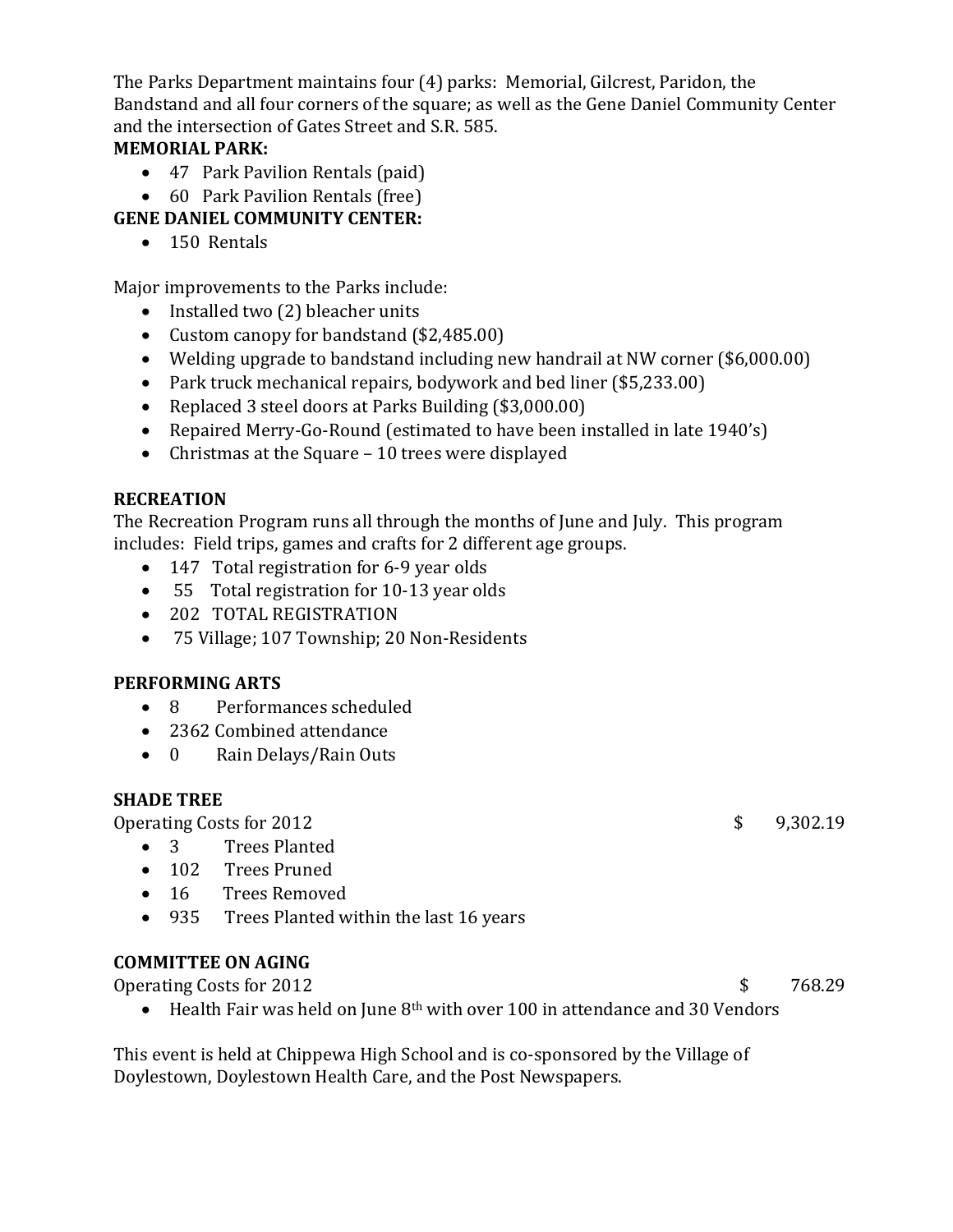#### **UTILITY DEPARTMENT**

Operating Costs for 2012 **\$2,036,386.14** 

• Water Operating \$ 257,768.26 • Water Plant (Grant/Loan) \$1,355,984.64 • South Well Field Loan **\$ 87,662.42** • Water Capital Improvements **\$** 113,142.95 • Sewer Operating \$ 309,184.29 • Maple and Valley View Loan **\$ 5,917.24** • Sewer Capital Improvements **\$** 1,800.00

#### Employees

- 4 Full Time
- 1 Part Time

New Equipment

| • 1996 International Dump Truck    |               | \$18,000.00  |
|------------------------------------|---------------|--------------|
| • 9' Western Snow Plow             | $\mathcal{S}$ | 6,000.00     |
| • Radio Read Meters, software, and |               | \$ 40,000.00 |
| handheld computer                  |               |              |

#### Other

• Water Plant  $$3,200,000.00$ 

\*June 6, 2012 start date of new drinking water plant. Est. date of completion August, 2013

- 116.61 million gallons of sewage treated
- 96.237 million gallons of drinking water
- 8 Water Main breaks repaired

# **POLICE DEPARTMENT**

Operating Costs for 2012 \$ 519,926.78

- 8 Full Time Employees
- 2 Part Time Employees
- 2 Auxiliary

New Equipment

- 4 Laptop Computers for Vehicles
- 4 Covert Cameras
- 1 Matrix Software
- Investigative Surveillance Equipment
- Prosecutor Report System

Arrests

- 17 Into Wayne County Juvenile Court
- 55 Into Orrville/Wooster Municipal Court
- 13 Grand Jury/Felony
- 85 TOTAL ARRESTS